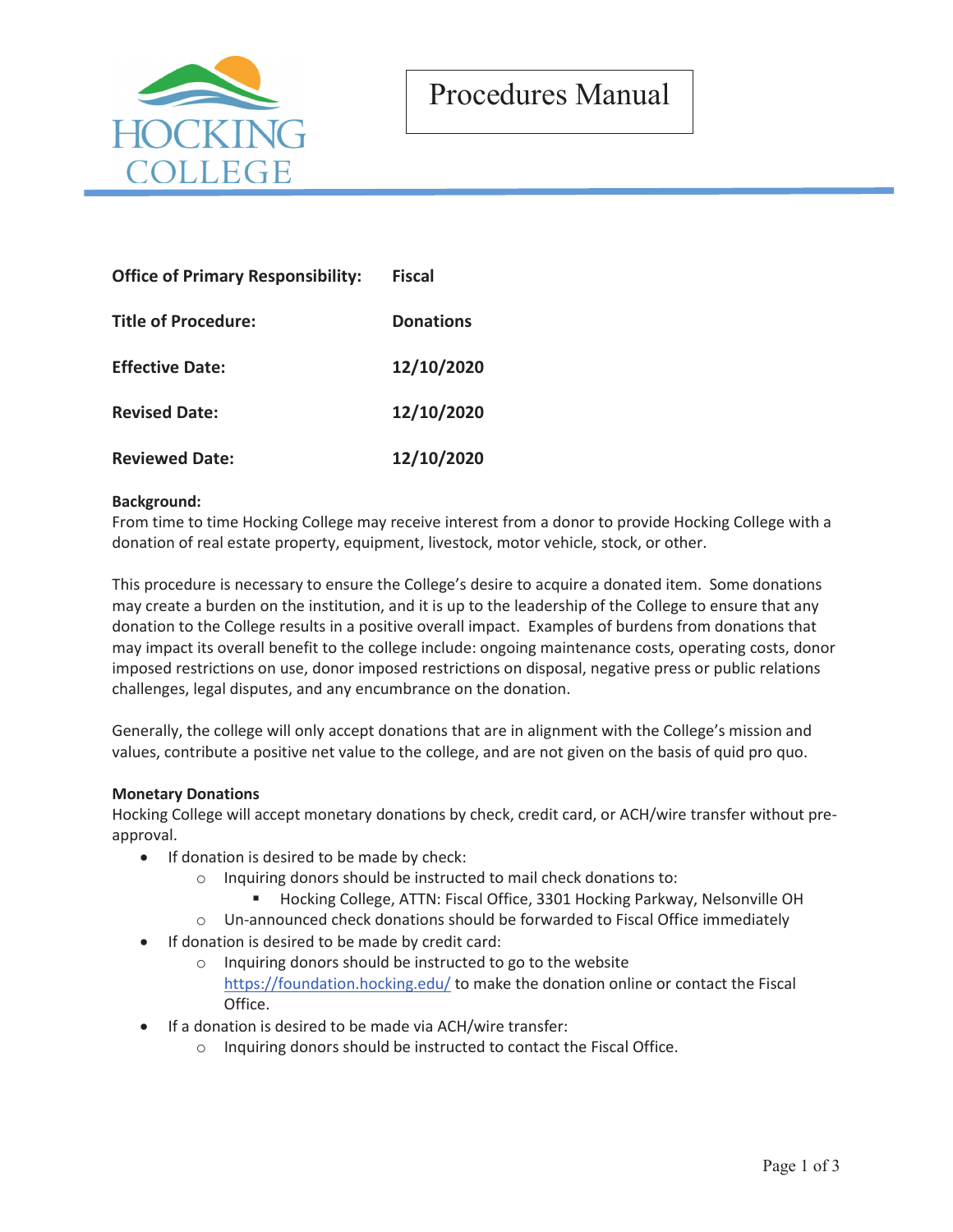If Donor wishes to donate via cash currency rather than check, pre-approval using attached form must be acquired.

### **Step 1: Complete Donation Approval Form**

The Hocking College employee who is contacted by the potential donor should complete (or direct the inquiry to an employee who can complete) the Donation Approval Form (Appendix A)

### **Step 2: Submit Form for Review and Approval**

The form will be submitted to the Fiscal Office for initial review and forwarded to appropriate staff for further review and approval.

Once the form is through the approval process, it will be forwarded to the appropriate staff to accept the donation (if approved) or respectfully decline (if declined).

### **Step 3: Acceptance or Declination of Donation**

The President, a Vice President, or designee will be tasked with accepting the donation or respectfully declining the donation. Depending on the nature of the donation, the appropriate staff may or may not be the individual who initially submitted for the form.

The College may issue a receipt in exchange for the donation, however the College will not convey a value associated with the gift. (Appendix B)

### **Step 4: Return of all Paperwork to Fiscal Office**

Upon the completion of the donation, all outstanding paperwork will be returned to and filed by the Fiscal Office